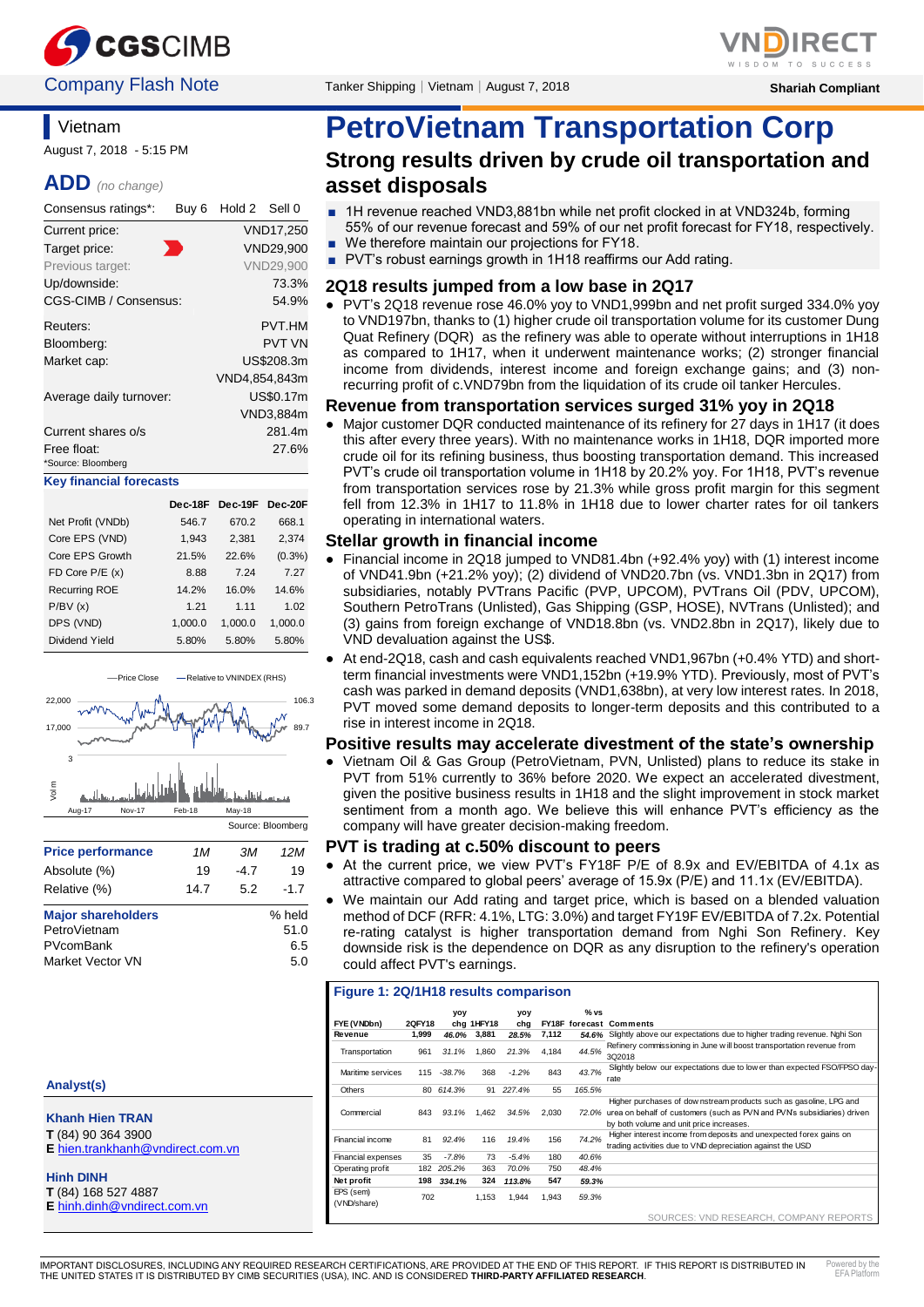

Tanker Shipping│Vietnam PetroVietnam Transportation Corp│August 7, 2018



### **Figure 2: Global peer sector comparison**

| Company                     | <b>Bloomberg</b> | Recom.           | Share<br>Price  | Target<br>Price | <b>Market Cap</b> | P/E(x)     |            | 3-year EPS | P/BV(x) |       | Recurring ROE (%) |                                  | EV/EBITDA (x) |            | Dividend Yield<br>(%)   |       |
|-----------------------------|------------------|------------------|-----------------|-----------------|-------------------|------------|------------|------------|---------|-------|-------------------|----------------------------------|---------------|------------|-------------------------|-------|
|                             | Ticker           |                  | (local<br>curr) | (local<br>curr) | (US\$ m)          | CY18F      | CY19F      | CAGR(%)    | CY18F   | CY19F | CY18F             | CY19F                            | CY18F         | CY19F      | CY18F                   | CY19F |
| <b>PVTrans</b>              | PVT VN           | ADD              | 17,250          | 29,900          | 208               | 8.9        | 7.2        | 14.1%      | 1.2     | 1.1   | 14.2%             | 16.0%                            | 4.1           | 3.9        | 5.8%                    | 7.1%  |
| <b>MISC Bhd</b>             | <b>MISC MK</b>   | <b>HOLD</b>      | 6.52            | 6.80            | 7,131             | 19.0       | 18.8       | $-9.3%$    | 0.8     | 0.8   | 4.4%              | 4.4%                             | 9.5           | 9.1        | 4.4%                    | 4.4%  |
| PTT PcI                     | PTT TB           | NOT RATED        | 51.50           | <b>N/A</b>      | 44,112            | 10.9       | 10.6       | $-2.9%$    | 1.6     | 1.5   | 15.5%             | 14.0%                            | 5.7           | 5.3        | 4.1%                    | 4.2%  |
| Ship Finance                | SFL US           | NOT RATED        | 14.80           | <b>N/A</b>      | 1,815             | 14.6       | 12.6       | 12.3%      | 1.3     | 1.3   | 9.5%              | 10.6%                            | 11.5          | 10.5       | 9.5%                    | 9.5%  |
| Capital Product             | <b>CPLP US</b>   | NOT RATED        | 3.06            | <b>N/A</b>      | 389               | 19.0       | 10.0       | 21.5%      | 0.4     | 0.4   | 2.3%              | 5.1%                             | 6.7           | 5.4        | 10.5%                   | 11.1% |
| Tsakos Energy               |                  | TNP US NOT RATED | 3.54            | <b>N/A</b>      | 309               | <b>N/A</b> | 47.2       | 0.45       | 0.2     | 0.2   | $-4.7%$           | $-0.6%$                          | 11.5          | 8.4        | 5.7%                    | 5.8%  |
| Teekay Corp                 |                  | TK US NOT RATED  | 6.98            | <b>N/A</b>      | 701               | <b>N/A</b> | 29.1       | <b>N/A</b> | 0.4     | 0.4   | $-4.1%$           | 1.4%                             | <b>N/A</b>    | <b>N/A</b> | 3.2%                    | 3.2%  |
| Ardmore Shipping            |                  | ASCUS NOT RATED  | 6.80            | <b>N/A</b>      | 225               | <b>N/A</b> | 13.3       | <b>N/A</b> | 0.6     | 0.6   | $-6.2%$           | 2.3%                             | 14.5          | 7.4        | 0.7%                    | 1.0%  |
| Nordic American Tnk         |                  | NATUS NOT RATED  | 2.34            | <b>N/A</b>      | 332               | <b>N/A</b> | <b>N/A</b> | <b>N/A</b> | 0.5     | 0.6   | $-10.5%$          | $-5.8%$                          | 18.0          | 6.4        | 2.7%                    | 3.3%  |
| Average (all)               |                  |                  |                 |                 | 6,136             | 14.5       | 18.6       | 13.4%      | 0.8     | 0.8   | 2.3%              | 5.3%                             | 10.2          | 7.0        | 5.2%                    | 5.5%  |
| Average (excluding PVTrans) |                  |                  |                 |                 | 6,877             | 15.9       | 20.2       | 13.3%      | 0.7     | 0.7   | 0.8%              | 3.9%                             | 11.1          | 7.5        | 5.1%                    | 5.3%  |
|                             |                  |                  |                 |                 |                   |            |            |            |         |       |                   |                                  |               |            | NOTE: AS OF 06 AUG 2018 |       |
|                             |                  |                  |                 |                 |                   |            |            |            |         |       |                   | SOURCES: VND RESEARCH, BLOOMBERG |               |            |                         |       |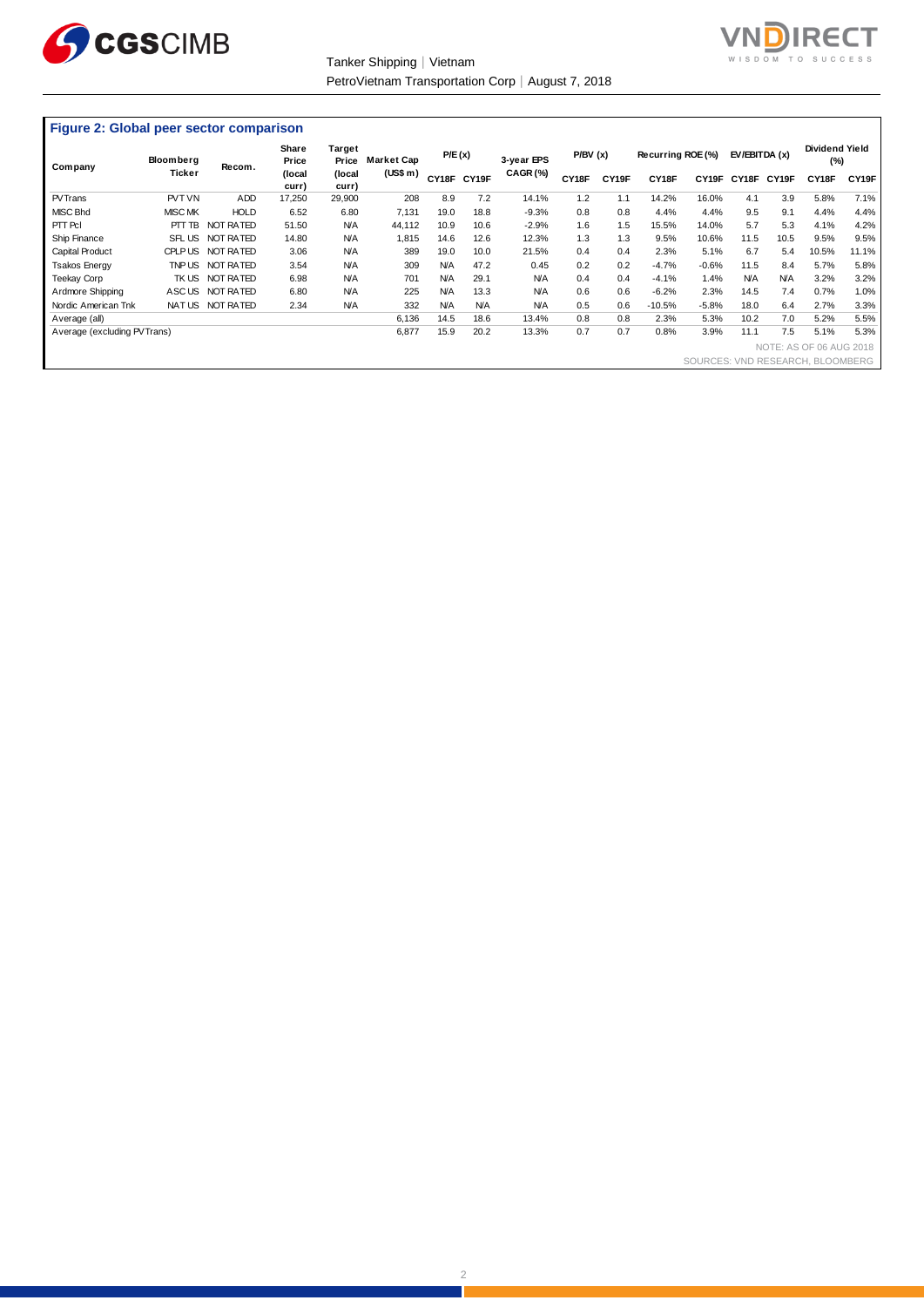



## **BY THE NUMBERS**

| (VNDb)                                    | Dec-17A | Dec-18F | Dec-19F | Dec-20F |
|-------------------------------------------|---------|---------|---------|---------|
| <b>Total Net Revenues</b>                 | 6.148   | 7,112   | 8,139   | 8.088   |
| <b>Gross Profit</b>                       | 846     | 1,054   | 1.326   | 1,280   |
| <b>Operating EBITDA</b>                   | 1.181   | 1,369   | 1,660   | 1,637   |
| Depreciation And Amortisation             | (578)   | (595)   | (655)   | (677)   |
| <b>Operating EBIT</b>                     | 603     | 774     | 1,005   | 961     |
| Financial Income/(Expense)                | 36      | 1       | (60)    | (22)    |
| Pretax Income/(Loss) from Assoc.          | 27      | 30      | 34      | 34      |
| Non-Operating Income/(Expense)            | 4       | 10      | 20      | 25      |
| Profit Before Tax (pre-El)                | 671     | 815     | 1,000   | 997     |
| <b>Exceptional Items</b>                  |         |         |         |         |
| <b>Pre-tax Profit</b>                     | 671     | 815     | 1,000   | 997     |
| Taxation                                  | (137)   | (167)   | (205)   | (205)   |
| Exceptional Income - post-tax             |         |         |         |         |
| <b>Profit After Tax</b>                   | 534     | 648     | 795     | 792     |
| Minority Interests                        | (84)    | (102)   | (124)   | (124)   |
| <b>Preferred Dividends</b>                |         |         |         |         |
| FX Gain/(Loss) - post tax                 |         |         |         |         |
| Other Adjustments - post-tax              |         |         |         |         |
| <b>Net Profit</b>                         | 450     | 547     | 670     | 668     |
| <b>Recurring Net Profit</b>               | 450     | 547     | 670     | 668     |
| <b>Fully Diluted Recurring Net Profit</b> | 450     | 547     | 670     | 668     |

| <b>Cash Flow</b>                 |          |          |          |          |
|----------------------------------|----------|----------|----------|----------|
| (VNDb)                           | Dec-17A  | Dec-18F  | Dec-19F  | Dec-20F  |
| <b>EBITDA</b>                    | 1.181    | 1.369    | 1,660    | 1,637    |
| Cash Flow from Invt. & Assoc.    | (9)      | (27)     | (15)     | $\Omega$ |
| Change In Working Capital        | 74       | 6        | 66       | $\Omega$ |
| (Incr)/Decr in Total Provisions  | 39       | $\Omega$ | $\Omega$ | $\Omega$ |
| Other Non-Cash (Income)/Expense  | (186)    | (221)    | (166)    | (171)    |
| <b>Other Operating Cashflow</b>  | (87)     | 196      | 145      | 155      |
| Net Interest (Paid)/Received     | (152)    | (155)    | (151)    | (118)    |
| Tax Paid                         | (115)    | (167)    | (205)    | (205)    |
| <b>Cashflow From Operations</b>  | 745      | 1,001    | 1,335    | 1,299    |
| Capex                            | (355)    | (1, 293) | (1,486)  | (328)    |
| Disposals Of FAs/subsidiaries    |          |          |          |          |
| Acg. Of Subsidiaries/investments |          |          |          |          |
| <b>Other Investing Cashflow</b>  | 791      | 181      | (343)    | 175      |
| Cash Flow From Investing         | 436      | (1, 112) | (1,829)  | (153)    |
| Debt Raised/(repaid)             | (249)    | 323      | (540)    | (535)    |
| Proceeds From Issue Of Shares    | 49       | $\Omega$ | $\Omega$ | 0        |
| Shares Repurchased               | $\Omega$ | $\Omega$ | $\Omega$ | $\Omega$ |
| Dividends Paid                   | (304)    | (281)    | (345)    | (344)    |
| <b>Preferred Dividends</b>       |          |          |          |          |
| Other Financing Cashflow         |          |          |          |          |
| Cash Flow From Financing         | (504)    | 41       | (885)    | (879)    |
| <b>Total Cash Generated</b>      | 677      | (69)     | (1, 379) | 267      |
| <b>Free Cashflow To Equity</b>   | 932      | 212      | (1,035)  | 610      |
| <b>Free Cashflow To Firm</b>     | 1.333    | 44       | (344)    | 1.264    |

|         | 12-mth Fwd FD P/E (x) - PetroVietnam Transportation Corp |         |           |         |
|---------|----------------------------------------------------------|---------|-----------|---------|
| 10.70   |                                                          |         |           |         |
| 10.20   |                                                          |         |           |         |
| 9.70    |                                                          |         |           |         |
| 9.20    |                                                          |         |           |         |
| 8.70    |                                                          |         |           |         |
| 8.20    |                                                          |         |           |         |
| 7.70    |                                                          |         |           |         |
| 7.20    |                                                          |         |           |         |
| 6.70    |                                                          |         |           |         |
| Jan-14A | Jan-15A                                                  | Jan-16A | $Jan-17A$ | Jan-18F |
|         |                                                          |         |           |         |

| <b>Balance Sheet</b>                       |         |          |          |          |
|--------------------------------------------|---------|----------|----------|----------|
| (VNDb)                                     | Dec-17A | Dec-18F  | Dec-19F  | Dec-20F  |
| <b>Total Cash And Equivalents</b>          | 2.875   | 3.114    | 1.813    | 1.917    |
| <b>Total Debtors</b>                       | 728     | 933      | 1,067    | 1,060    |
| Inventories                                | 95      | 122      | 137      | 137      |
| <b>Total Other Current Assets</b>          | 197     | 181      | 194      | 193      |
| <b>Total Current Assets</b>                | 3,895   | 4,349    | 3,211    | 3,308    |
| <b>Fixed Assets</b>                        | 4.961   | 5.477    | 6.308    | 6,117    |
| <b>Total Investments</b>                   | 239     | 239      | 239      | 239      |
| Intangible Assets                          | 6       | 6        | 6        | 6        |
| <b>Total Other Non-Current Assets</b>      | 103     | 142      | 651      | 647      |
| <b>Total Non-current Assets</b>            | 5,308   | 5,864    | 7,204    | 7,008    |
| Short-term Debt                            | 537     | 483      | 435      | 391      |
| Current Portion of Long-Term Debt          |         |          |          |          |
| <b>Total Creditors</b>                     | 867     | 1,062    | 1.193    | 1,191    |
| <b>Other Current Liabilities</b>           | 569     | 569      | 652      | 648      |
| <b>Total Current Liabilities</b>           | 1,973   | 2.115    | 2,280    | 2,230    |
| Total Long-term Debt                       | 2,153   | 2,529    | 2,037    | 1,546    |
| Hybrid Debt - Debt Component               |         |          |          |          |
| <b>Total Other Non-Current Liabilities</b> | 416     | 541      | 619      | 615      |
| <b>Total Non-current Liabilities</b>       | 2.569   | 3.070    | 2,656    | 2,160    |
| <b>Total Provisions</b>                    | 0       | $\Omega$ | $\Omega$ | $\Omega$ |
| <b>Total Liabilities</b>                   | 4.542   | 5,185    | 4,936    | 4,390    |
| Shareholders' Equity                       | 3,687   | 3,997    | 4,376    | 4,754    |
| Minority Interests                         | 974     | 1.032    | 1,102    | 1,172    |
| <b>Total Equity</b>                        | 4,662   | 5,029    | 5,478    | 5,926    |

#### **Key Ratios**

|                                  | Dec-17A   | Dec-18F | Dec-19F  | Dec-20F   |
|----------------------------------|-----------|---------|----------|-----------|
| Revenue Growth                   | $(9.4\%)$ | 15.7%   | 14.4%    | $(0.6\%)$ |
| Operating EBITDA Growth          | 18.9%     | 15.9%   | 21.3%    | $(1.4\%)$ |
| Operating EBITDA Margin          | 19.2%     | 19.2%   | 20.4%    | 20.2%     |
| Net Cash Per Share (VND)         | 659       | 360     | (2, 344) | (70)      |
| BVPS (VND)                       | 13.102    | 14.201  | 15.549   | 16.892    |
| Gross Interest Cover             | 3.98      | 5.01    | 6.67     | 8.12      |
| <b>Effective Tax Rate</b>        | 20.5%     | 20.5%   | 20.5%    | 20.6%     |
| Net Dividend Payout Ratio        | 67.6%     | 51.5%   | 51.5%    | 51.5%     |
| <b>Accounts Receivables Days</b> | 40.17     | 41.56   | 43.40    | 46.59     |
| <b>Inventory Days</b>            | 6.25      | 6.55    | 6.94     | 7.37      |
| <b>Accounts Payables Days</b>    | 46.03     | 44.11   | 44.44    | 47.09     |
| <b>ROIC (%)</b>                  | 10.0%     | 13.0%   | 15.0%    | 11.5%     |
| ROCE (%)                         | 10.8%     | 12.1%   | 13.7%    | 13.4%     |
| Return On Average Assets         | 5.53%     | 6.67%   | 8.16%    | 7.81%     |

### **12-mth Fwd FD P/E (x) - PetroVietnam Transportation Corp Key Drivers**

|                                | Dec-17A | Dec-18F | Dec-19F | Dec-20F |
|--------------------------------|---------|---------|---------|---------|
| Petroleum TCE rate (yoy chg %) | 14.8%   | 7.2%    | 0.0%    | 2.3%    |
| Chemical TCE rate (yoy chg %)  | N/A     | N/A     | N/A     | N/A     |
| Fleet Size (no. Of Vessels)    | 22.0    | 23.0    | 25.0    | 25.0    |
| No. Of LNG Tankers             | 10      | 15      | 15      | 15      |
| No. Of Petroleum Tankers       | 12      | 15      | 16      | 16      |
| No. Of Chemical Tankers        | N/A     | N/A     | N/A     | N/A     |

SOURCES: VND, COMPANY REPORTS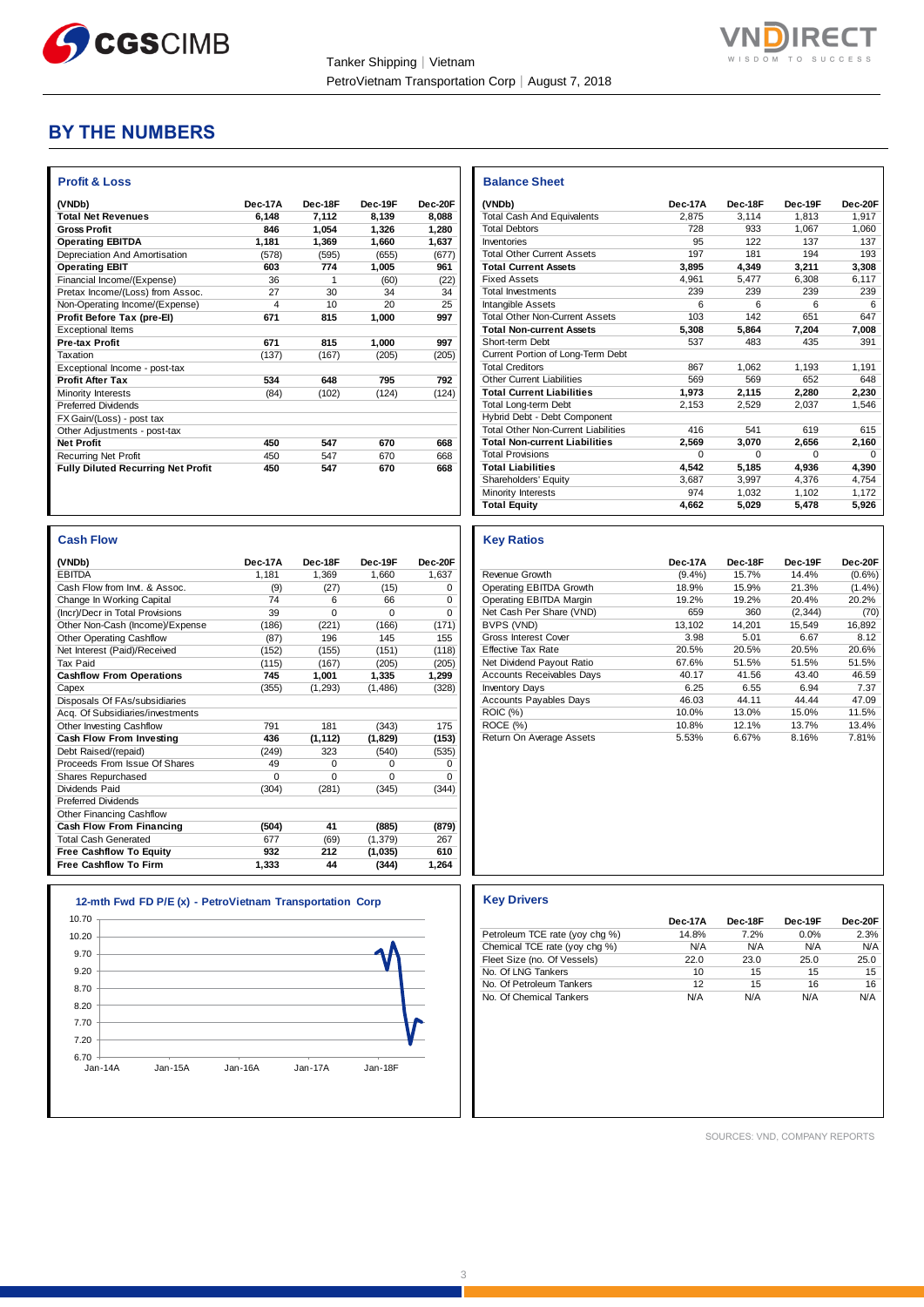



### **DISCLAIMER**

The content of this report (including the views and opinions expressed therein, and the information comprised therein) has been prepared by and belongs to VNDIRECT Securities Corporation, and is distributed by CGS-CIMB or CIMB Investment Bank Berhad ("CIMB"), as the case may be, pursuant to an arrangement between VNDIRECT Securities Corporation and CGS-CIMB. VNDIRECT Securities Corporation is not an affiliate of CGS-CIMB or CIMB.

This report is not directed to, or intended for distribution to or use by, any person or entity who is a citizen or resident of or located in any locality, state, country or other jurisdiction where such distribution, publication, availability or use would be contrary to law or regulation.

By accepting this report, the recipient hereof represents and warrants that he is entitled to receive such report in accordance with the restrictions set forth below and agrees to be bound by the limitations contained herein (including the "Restrictions on Distributions" set out below). Any failure to comply with these limitations may constitute a violation of law. This publication is being supplied to you strictly on the basis that it will remain confidential. No part of this report may be (i) copied, photocopied, duplicated, stored or reproduced in any form by any means or (ii) redistributed or passed on, directly or indirectly, to any other person in whole or in part, for any purpose without the prior written consent of CGS-CIMB or CIMB, as the case may be.

The information contained in this research report is prepared from data believed to be correct and reliable at the time of issue of this report.

VNDIRECT Securities Corporation may or may not issue regular reports on the subject matter of this report at any frequency and may cease to do so or change the periodicity of reports at any time. None of VNDIRECT Securities Corporation, CGS-CIMB or CIMB is under any obligation to update this report in the event of a material change to the information contained in this report. None of VNDIRECT Securities Corporation, CGS-CIMB or CIMB has any and will accept any, obligation to (i) check or ensure that the contents of this report remain current, reliable or relevant, (ii) ensure that the content of this report constitutes all the information a prospective investor may require, (iii) ensure the adequacy, accuracy, completeness, reliability or fairness of any views, opinions and information, and accordingly, VNDIRECT Securities Corporation, CGS-CIMB and CIMB and their respective affiliates and related persons including China Galaxy International Financial Holdings Limited ("CGIFHL") and CIMB Group Sdn. Bhd. ("CIMBG") and their respective related corporations (and their respective directors, associates, connected persons and/or employees) shall not be liable in any manner whatsoever for any consequences (including but not limited to any direct, indirect or consequential losses, loss of profits and damages) of any reliance thereon or usage thereof. In particular, VNDIRECT Securities Corporation, CGS-CIMB and CIMB disclaim all responsibility and liability for the views and opinions set out in this report.

Unless otherwise specified, this report is based upon reasonable sources. Such sources will, unless otherwise specified, for market data, be market data and prices available from the main stock exchange or market where the relevant security is listed, or, where appropriate, any other market. Information on the accounts and business of company(ies) will generally be based on published statements of the company(ies), information disseminated by regulatory information services, other publicly available information and information resulting from our research. Whilst every effort is made to ensure that statements of facts made in this report are accurate, all estimates, projections, forecasts, expressions of opinion and other subjective judgments contained in this report are based on assumptions considered to be reasonable as of the date of the document in which they are contained and must not be construed as a representation that the matters referred to therein will occur. Past performance is not a reliable indicator of future performance. The value of investments may go down as well as up and those investing may, depending on the investments in question, lose more than the initial investment. No report shall constitute an offer or an invitation by or on behalf of CGS-CIMB, CIMB, or VNDIRECT Securities Corporation, or their respective affiliates (including CGIFHL, CIMBG and their respective related corporations) to any person to buy or sell any investments.

CGS-CIMB, CIMB and/or VNDIRECT Securities Corporation and/or their respective affiliates and related corporations (including CGIFHL, CIMBG and their respective related corporations), their respective directors, associates, connected parties and/or employees may own or have positions in securities of the company(ies) covered in this research report or any securities related thereto and may from time to time add to or dispose of, or may be materially interested in, any such securities. Further, CGS-CIMB, CIMB and/or VNDIRECT Securities Corporation, and/or their respective affiliates and their respective related corporations (including CGIFHL, CIMBG and their respective related corporations) do and seek to do business with the company(ies) covered in this research report and may from time to time act as market maker or have assumed an underwriting commitment in securities of such company(ies), may sell them to or buy them from customers on a principal basis and may also perform or seek to perform significant investment banking, advisory, underwriting or placement services for or relating to such company(ies) as well as solicit such investment, advisory or other services from any entity mentioned in this report.

CGS-CIMB, CIMB and/or VNDIRECT Securities Corporation and/or their respective affiliates (including CGIFHL, CIMBG and their respective related corporations) may enter into an agreement with the company(ies) covered in this report relating to the production of research reports. CGS-CIMB, CIMB and/or VNDIRECT Securities Corporation may disclose the contents of this report to the company(ies) covered by it and may have amended the contents of this report following such disclosure.

The analyst responsible for the production of this report hereby certifies that the views expressed herein accurately and exclusively reflect his or her personal views and opinions about any and all of the issuers or securities analysed in this report and were prepared independently and autonomously. No part of the compensation of the analyst(s) was, is, or will be directly or indirectly related to the inclusion of specific recommendations(s) or view(s) in this report. The analyst(s) who prepared this research report is prohibited from receiving any compensation, incentive or bonus based on specific investment banking transactions or for providing a specific recommendation for, or view of, a particular company. Information barriers and other arrangements may be established where necessary to prevent conflicts of interests arising. However, the analyst(s) may receive compensation that is based on his/their coverage of company(ies) in the performance of his/their duties or the performance of his/their recommendations and the research personnel involved in the preparation of this report may also participate in the solicitation of the businesses as described above. In reviewing this research report, an investor should be aware that any or all of the foregoing, among other things, may give rise to real or potential conflicts of interest. Additional information is, subject to the duties of confidentiality, available on request.

The term "VNDIRECT Securities Corporation" shall, unless the context otherwise requires, mean VNDIRECT Securities Corporation and its affiliates, subsidiaries and related companies. The term "CGS-CIMB" shall denote, where appropriate, the relevant entity distributing or disseminating the report in the particular jurisdiction referenced below, or, in every other case except as otherwise stated herein, CIMB Securities International Pte. Ltd. and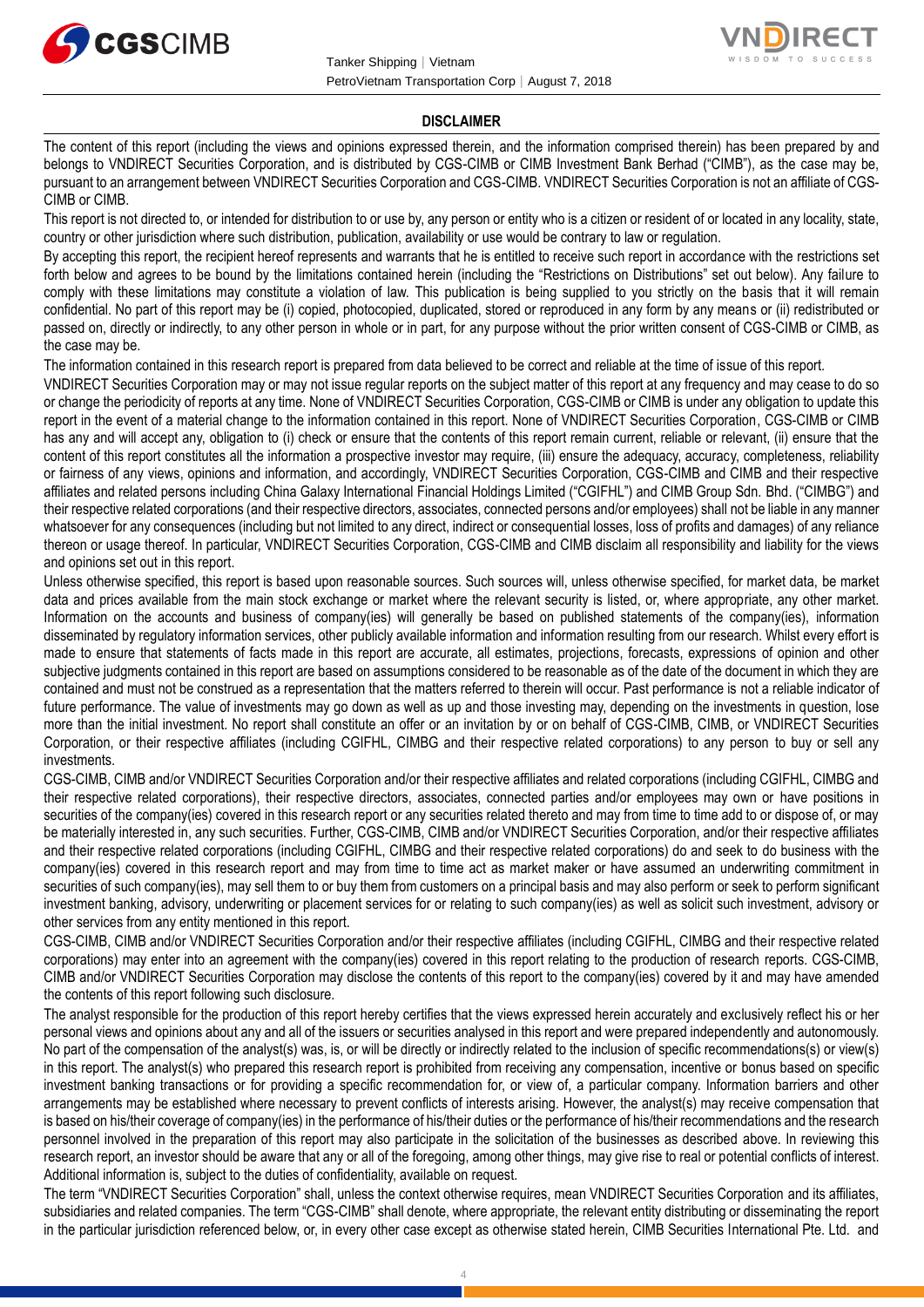



its affiliates, subsidiaries and related corporations.

### **CGS-CIMB**

| Country     | <b>CGS-CIMB Entity</b>                             | <b>Regulated by</b>                                             |
|-------------|----------------------------------------------------|-----------------------------------------------------------------|
| Hong Kong   | <b>CGS-CIMB Securities Limited</b>                 | Securities and Futures Commission Hong Kong                     |
| India       | <b>CGS-CIMB Securities (India) Private Limited</b> | Securities and Exchange Board of India (SEBI)                   |
| Indonesia   | PT CGS-CIMB Sekuritas Indonesia                    | Financial Services Authority of Indonesia                       |
| Singapore   | CGS-CIMB Research Pte. Ltd.                        | Monetary Authority of Singapore                                 |
| South Korea | CGS-CIMB Securities Limited, Korea Branch          | Financial Services Commission and Financial Supervisory Service |
| Thailand    | CGS-CIMB Securities (Thailand) Co. Ltd.            | Securities and Exchange Commission Thailand                     |

#### **CIMB**

|          | <b>CIMB</b>                               | .                                                              |
|----------|-------------------------------------------|----------------------------------------------------------------|
| -------  | <b>Entity</b>                             | --- -                                                          |
| Malaysıa | <b>CIMB</b><br>Bank Berhad<br>√Investment | :nmmiccinn<br>∴Malavsi<br>ïties<br>ഹ<br>חר<br>ыл<br>៴៰៲ϲ<br>ша |

(i) As of August 7, 2018 VNDIRECT Securities Corporation has a proprietary position in the securities (which may include but not limited to shares, warrants, call warrants and/or any other derivatives) in the following company or companies covered or recommended in this report:  $(a)$  -

(ii) As of August 7, 2018, the analyst(s) who prepared this report, and the associate(s), has / have an interest in the securities (which may include but not limited to shares, warrants, call warrants and/or any other derivatives) in the following company or companies covered or recommended in this report:

(a) -

This report does not purport to contain all the information that a prospective investor may require. CGS-CIMB, and VNDIRECT Securities Corporation and their respective affiliates (including CGIFHL, CIMBG and their related corporations) do not make any guarantee, representation or warranty, express or implied, as to the adequacy, accuracy, completeness, reliability or fairness of any such information and opinion contained in this report. None of CGS-CIMB, CIMB and VNDIRECT Securities Corporation and their respective affiliates nor their related persons (including CGIFHL, CIMBG and their related corporations) shall be liable in any manner whatsoever for any consequences (including but not limited to any direct, indirect or consequential losses, loss of profits and damages) of any reliance thereon or usage thereof.

This report is general in nature and has been prepared for information purposes only. It is intended for circulation amongst CGS-CIMB's, CIMB's and their respective affiliates' (including CGIFHL's, CIMBG's and their respective related corporations') clients generally and does not have regard to the specific investment objectives, financial situation and the particular needs of any specific person who may receive this report. The information and opinions in this report are not and should not be construed or considered as an offer, recommendation or solicitation to buy or sell the subject securities, related investments or other financial instruments or any derivative instrument, or any rights pertaining thereto.

Investors are advised to make their own independent evaluation of the information contained in this research report, consider their own individual investment objectives, financial situation and particular needs and consult their own professional and financial advisers as to the legal, business, financial, tax and other aspects before participating in any transaction in respect of the securities of company(ies) covered in this research report. The securities of such company(ies) may not be eligible for sale in all jurisdictions or to all categories of investors.

**Australia:** Despite anything in this report to the contrary, this research is provided in Australia by CIMB Securities (Singapore) Pte. Ltd. and CIMB Securities Limited. This research is only available in Australia to persons who are "wholesale clients" (within the meaning of the Corporations Act 2001 (Cth) and is supplied solely for the use of such wholesale clients and shall not be distributed or passed on to any other person. You represent and warrant that if you are in Australia, you are a "wholesale client". This research is of a general nature only and has been prepared without taking into account the objectives, financial situation or needs of the individual recipient. CIMB Securities (Singapore) Pte. Ltd. and CIMB Securities Limited do not hold, and are not required to hold an Australian financial services license. CIMB Securities (Singapore) Pte. Ltd. and CIMB Securities Limited rely on "passporting" exemptions for entities appropriately licensed by the Monetary Authority of Singapore (under ASIC Class Order 03/1102) and the Securities and Futures Commission in Hong Kong (under ASIC Class Order 03/1103).

**Canada:** This research report has not been prepared in accordance with the disclosure requirements of Dealer Member Rule 3400 – Research Restrictions and Disclosure Requirements of the Investment Industry Regulatory Organization of Canada. For any research report distributed by CIBC, further disclosures related to CIBC conflicts of interest can be found at https://researchcentral.cibcwm.com.

**China:** For the purpose of this report, the People's Republic of China ("PRC") does not include the Hong Kong Special Administrative Region, the Macau Special Administrative Region or Taiwan. The distributor of this report has not been approved or licensed by the China Securities Regulatory Commission or any other relevant regulatory authority or governmental agency in the PRC. This report contains only marketing information. The distribution of this report is not an offer to buy or sell to any person within or outside PRC or a solicitation to any person within or outside of PRC to buy or sell any instruments described herein. This report is being issued outside the PRC to a limited number of institutional investors and may not be provided to any person other than the original recipient and may not be reproduced or used for any other purpose.

**France:** Only qualified investors within the meaning of French law shall have access to this report. This report shall not be considered as an offer to subscribe to, or used in connection with, any offer for subscription or sale or marketing or direct or indirect distribution of financial instruments and it is not intended as a solicitation for the purchase of any financial instrument.

**Germany:** This report is only directed at persons who are professional investors as defined in sec 31a(2) of the German Securities Trading Act (WpHG). This publication constitutes research of a non-binding nature on the market situation and the investment instruments cited here at the time of the publication of the information.

The current prices/yields in this issue are based upon closing prices from Bloomberg as of the day preceding publication. Please note that neither the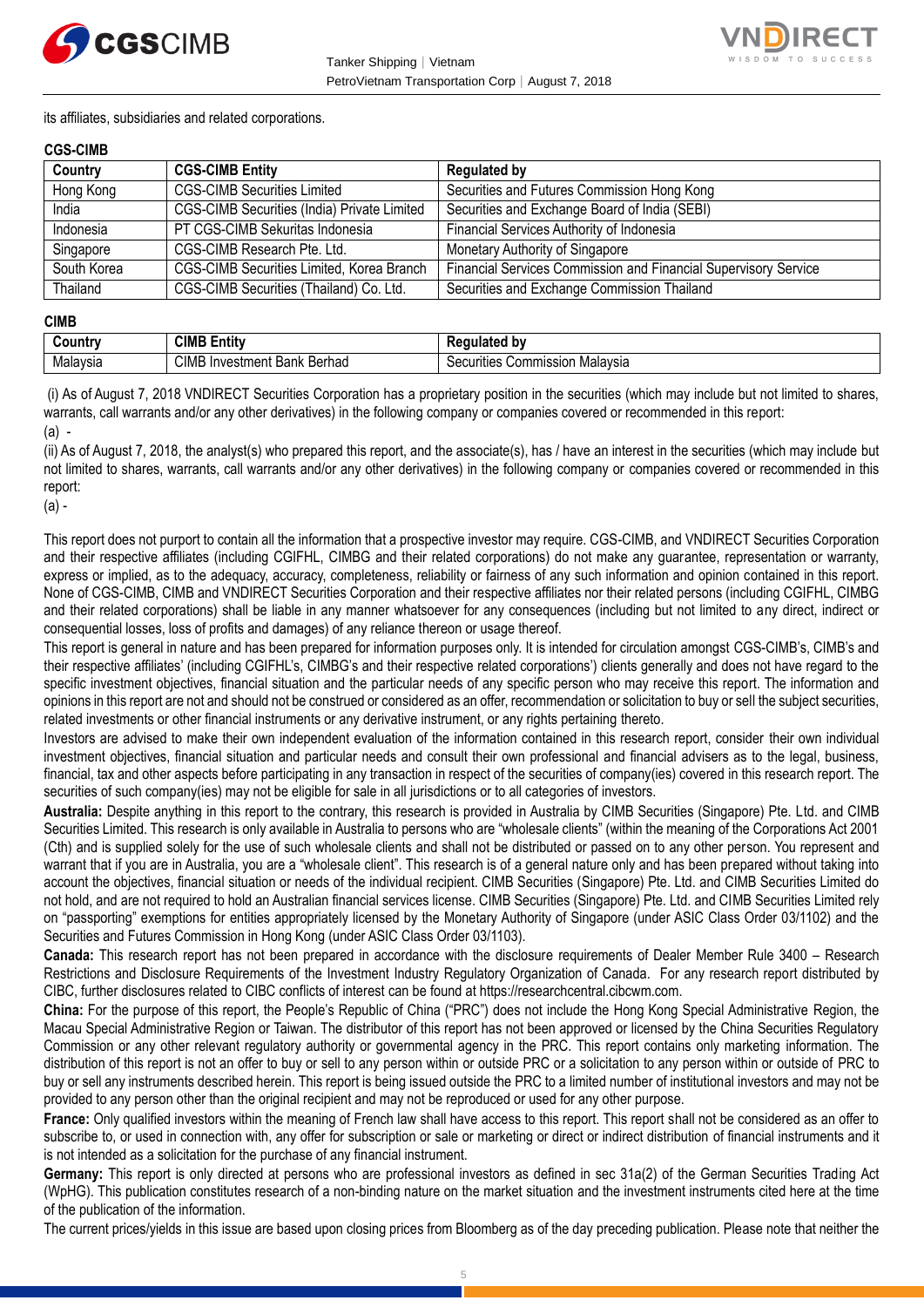



German Federal Financial Supervisory Agency (BaFin), nor any other supervisory authority exercises any control over the content of this report. **Hong Kong:** This report is issued and distributed in Hong Kong by CIMB Securities Limited ("CHK") which is licensed in Hong Kong by the Securities and Futures Commission for Type 1 (dealing in securities), Type 4 (advising on securities) and Type 6 (advising on corporate finance) activities. Any investors wishing to purchase or otherwise deal in the securities covered in this report should contact the Head of Sales at CIMB Securities Limited. The views and opinions in this research report are of VNDIRECT Securities Corporation as of the date hereof and are subject to change. If the Financial Services and Markets Act of the United Kingdom or the rules of the Financial Conduct Authority apply to a recipient, our obligations owed to such recipient therein are unaffected. CHK has no obligation to update its opinion or the information in this research report.

This publication is strictly confidential and is for private circulation only to clients of CHK.

CHK does not make a market on other securities mentioned in the report.

**India:** This report is issued and distributed in India by CIMB Securities (India) Private Limited ("CIMB India") which is registered with the National Stock Exchange of India Limited and BSE Limited as a trading and clearing member under the Securities and Exchange Board of India (Stock Brokers and Sub-Brokers) Regulations, 1992. In accordance with the provisions of Regulation 4(g) of the Securities and Exchange Board of India (Investment Advisers) Regulations, 2013, CIMB India is not required to seek registration with the Securities and Exchange Board of India ("SEBI") as an Investment Adviser. CIMB India is registered with SEBI as a Research Analyst pursuant to the SEBI (Research Analysts) Regulations, 2014 ("Regulations").

This report does not take into account the particular investment objectives, financial situations, or needs of the recipients. It is not intended for and does not deal with prohibitions on investment due to law/jurisdiction issues etc. which may exist for certain persons/entities. Recipients should rely on their own investigations and take their own professional advice before investment.

The report is not a "prospectus" as defined under Indian Law, including the Companies Act, 2013, and is not, and shall not be, approved by, or filed or registered with, any Indian regulator, including any Registrar of Companies in India, SEBI, any Indian stock exchange, or the Reserve Bank of India. No offer, or invitation to offer, or solicitation of subscription with respect to any such securities listed or proposed to be listed in India is being made, or intended to be made, to the public, or to any member or section of the public in India, through or pursuant to this report.

The research analysts, strategists or economists principally responsible for the preparation of this research report are segregated from the other activities of CIMB India and they have received compensation based upon various factors, including quality, accuracy and value of research, firm profitability or revenues, client feedback and competitive factors. Research analysts', strategists' or economists' compensation is not linked to investment banking or capital markets transactions performed or proposed to be performed by CIMB India or its affiliates.

CGS-CIMB India has not received any investment banking related compensation from the companies mentioned in the report in the past 12 months. CGS-CIMB India has not received any compensation from the companies mentioned in the report in the past 12 months.

**Indonesia:** This report is issued and distributed by PT CIMB Sekuritas Indonesia ("CIMBI"). The views and opinions in this research report are our own as of the date hereof and are subject to change. CIMBI has no obligation to update its opinion or the information in this research report. Neither this report nor any copy hereof may be distributed in Indonesia or to any Indonesian citizens wherever they are domiciled or to Indonesian residents except in compliance with applicable Indonesian capital market laws and regulations.

This research report is not an offer of securities in Indonesia. The securities referred to in this research report have not been registered with the Financial Services Authority (Otoritas Jasa Keuangan) pursuant to relevant capital market laws and regulations, and may not be offered or sold within the territory of the Republic of Indonesia or to Indonesian citizens through a public offering or in circumstances which constitute an offer within the meaning of the Indonesian capital market law and regulations.

**Ireland:** CGS-CIMB is not an investment firm authorised in the Republic of Ireland and no part of this document should be construed as CGS-CIMB acting as, or otherwise claiming or representing to be, an investment firm authorised in the Republic of Ireland.

**Malaysia:** This report is distributed by CIMB solely for the benefit of and for the exclusive use of our clients. CIMB has no obligation to update, revise or reaffirm its opinion or the information in this research reports after the date of this report.

**New Zealand:** In New Zealand, this report is for distribution only to persons who are wholesale clients pursuant to section 5C of the Financial Advisers Act 2008.

**Singapore:** This report is issued and distributed by CIMB Research Pte Ltd ("CIMBR"). CIMBR is a financial adviser licensed under the Financial Advisers Act, Cap 110 ("FAA") for advising on investment products, by issuing or promulgating research analyses or research reports, whether in electronic, print or other form. Accordingly CIMBR is a subject to the applicable rules under the FAA unless it is able to avail itself to any prescribed exemptions.

Recipients of this report are to contact CIMB Research Pte Ltd, 50 Raffles Place, #16-02 Singapore Land Tower, Singapore in respect of any matters arising from, or in connection with this report. CIMBR has no obligation to update its opinion or the information in this research report. This publication is strictly confidential and is for private circulation only. If you have not been sent this report by CIMBR directly, you may not rely, use or disclose to anyone else this report or its contents.

If the recipient of this research report is not an accredited investor, expert investor or institutional investor, CIMBR accepts legal responsibility for the contents of the report without any disclaimer limiting or otherwise curtailing such legal responsibility. If the recipient is an accredited investor, expert investor or institutional investor, the recipient is deemed to acknowledge that CIMBR is exempt from certain requirements under the FAA and its attendant regulations, and as such, is exempt from complying with the following :

(a) Section 25 of the FAA (obligation to disclose product information);

(b) Section 27 (duty not to make recommendation with respect to any investment product without having a reasonable basis where you may be reasonably expected to rely on the recommendation) of the FAA;

(c) MAS Notice on Information to Clients and Product Information Disclosure [Notice No. FAA-N03];

(d) MAS Notice on Recommendation on Investment Products [Notice No. FAA-N16];

(e) Section 36 (obligation on disclosure of interest in securities), and

(f) any other laws, regulations, notices, directive, guidelines, circulars and practice notes which are relates to the above, to the extent permitted by applicable laws, as may be amended from time to time, and any other laws, regulations, notices, directive, guidelines, circulars, and practice notes as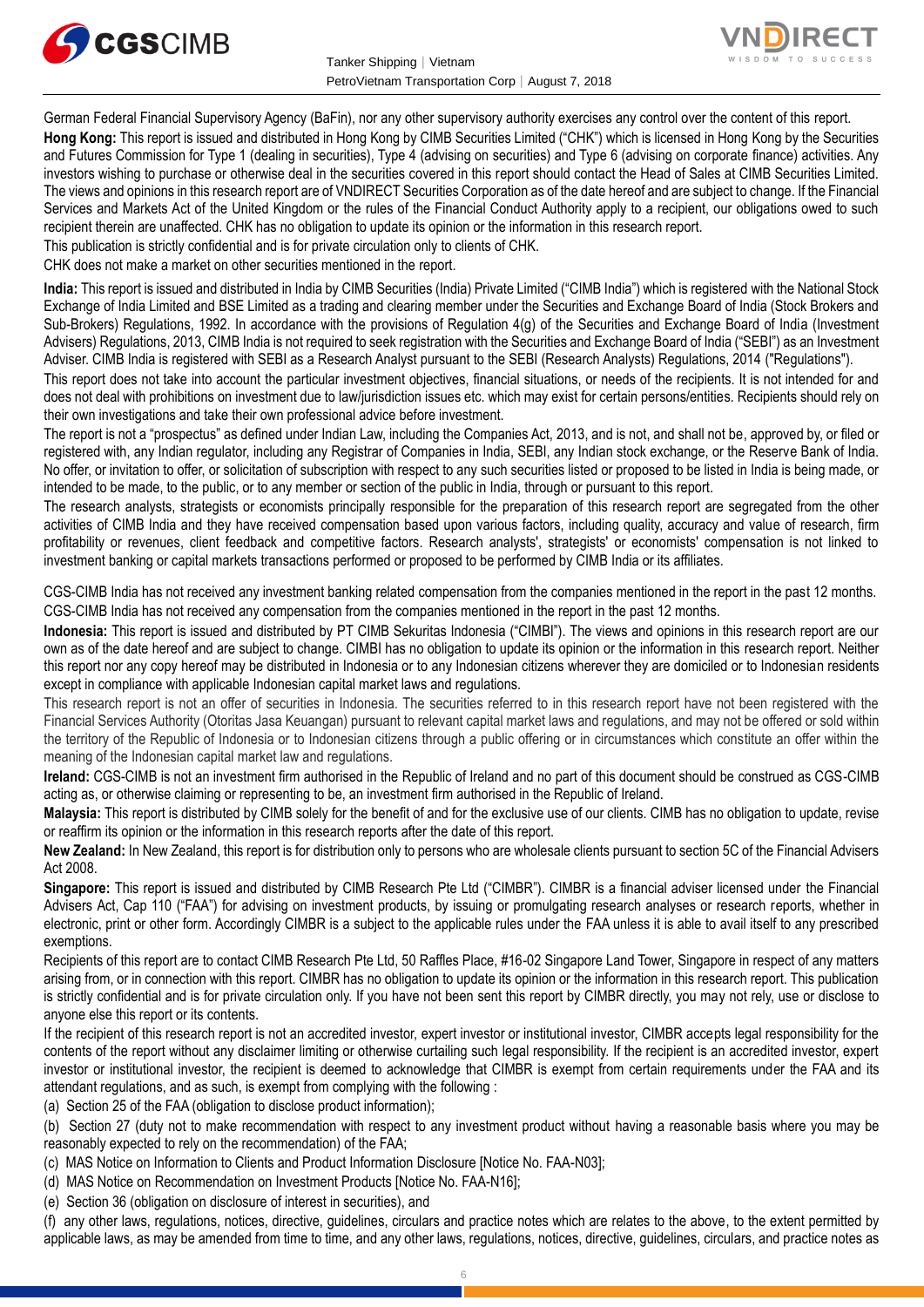



we may notify you from time to time. In addition, the recipient who is an accredited investor, expert investor or institutional investor acknowledges that a CIMBR is exempt from Section 27 of the FAA, the recipient will also not be able to file a civil claim against CIMBR for any loss or damage arising from the recipient's reliance on any recommendation made by CIMBR which would otherwise be a right that is available to the recipient under Section 27 of the FAA, the recipient will also not be able to file a civil claim against CIMBR for any loss or damage arising from the recipient's reliance on any recommendation made by CIMBR which would otherwise be a right that is available to the recipient under Section 27 of the FAA.

CIMBR, its affiliates and related corporations, their directors, associates, connected parties and/or employees may own or have positions in securities of the company(ies) covered in this research report or any securities related thereto and may from time to time add to or dispose of, or may be materially interested in, any such securities. Further, CIMBR, its affiliates and its related corporations do and seek to do business with the company(ies) covered in this research report and may from time to time act as market maker or have assumed an underwriting commitment in securities of such company(ies), may sell them to or buy them from customers on a principal basis and may also perform or seek to perform significant investment banking, advisory, underwriting or placement services for or relating to such company(ies) as well as solicit such investment, advisory or other services from any entity mentioned in this report.

As of August 7, 2018,, CIMBR does not have a proprietary position in the recommended securities in this report.

CIMBR does not make a market on the securities mentioned in the report.

**South Korea:** This report is issued and distributed in South Korea by CIMB Securities Limited, Korea Branch ("CIMB Korea") which is licensed as a cash equity broker, and regulated by the Financial Services Commission and Financial Supervisory Service of Korea. In South Korea, this report is for distribution only to professional investors under Article 9(5) of the Financial Investment Services and Capital Market Act of Korea ("FSCMA").

**Spain:** This document is a research report and it is addressed to institutional investors only. The research report is of a general nature and not personalised and does not constitute investment advice so, as the case may be, the recipient must seek proper advice before adopting any investment decision. This document does not constitute a public offering of securities.

CGS-CIMB is not registered with the Spanish Comision Nacional del Mercado de Valores to provide investment services.

**Sweden:** This report contains only marketing information and has not been approved by the Swedish Financial Supervisory Authority. The distribution of this report is not an offer to sell to any person in Sweden or a solicitation to any person in Sweden to buy any instruments described herein and may not be forwarded to the public in Sweden.

**Switzerland:** This report has not been prepared in accordance with the recognized self-regulatory minimal standards for research reports of banks issued by the Swiss Bankers' Association (Directives on the Independence of Financial Research).

Thailand: This report is issued and distributed by CIMB Securities (Thailand) Co. Ltd. ("CIMBT") based upon sources believed to be reliable (but their accuracy, completeness or correctness is not guaranteed). The statements or expressions of opinion herein were arrived at after due and careful consideration for use as information for investment. Such opinions are subject to change without notice and CIMBT has no obligation to update its opinion or the information in this research report.

CIMBT may act or acts as Market Maker, and issuer and offerer of Derivative Warrants and Structured Note which may have the following securities as its underlying securities. Investors should carefully read and study the details of the derivative warrants in the prospectus before making investment decisions.

AAV, ADVANC, AMATA, ANAN, AOT, AP, BA, BANPU, BBL, BCH, BCP, BCPG, BDMS, BEAUTY, BEC, BEM, BJC, BH, BIG, BLA, BLAND, BPP, BTS, CBG, CENTEL, CHG, CK, CKP, COM7, CPALL, CPF, CPN, DELTA, DTAC, EA, EGCO, EPG, GFPT, GLOBAL, GLOW, GPSC, GUNKUL, HMPRO, INTUCH, IRPC, ITD, IVL, KBANK, KCE, KKP, KTB, KTC, LH, LHBANK, LPN, MAJOR, MALEE, MEGA, MINT, MONO, MTLS, PLANB, PSH, PTL, PTG, PTT, PTTEP, PTTGC, QH, RATCH, ROBINS, S, SAWAD, SCB, SCC, SCCC, SIRI, SPALI, SPRC, STEC, STPI, SUPER, TASCO, TCAP, THAI, THANI, THCOM, TISCO, TKN, TMB, TOP, TPIPL, TRUE, TTA, TU, TVO, UNIQ, VGI, WHA, WORK.

### Corporate Governance Report:

The disclosure of the survey result of the Thai Institute of Directors Association ("IOD") regarding corporate governance is made pursuant to the policy of the Office of the Securities and Exchange Commission. The survey of the IOD is based on the information of a company listed on the Stock Exchange of Thailand and the Market for Alternative Investment disclosed to the public and able to be accessed by a general public investor. The result, therefore, is from the perspective of a third party. It is not an evaluation of operation and is not based on inside information.

The survey result is as of the date appearing in the Corporate Governance Report of Thai Listed Companies. As a result, the survey result may be changed after that date. CIMBT does not confirm nor certify the accuracy of such survey result.

| Score<br>nae.  | 100<br>90    | 80<br><b>RC</b><br>v | $\overline{z}$<br>$\overline{\phantom{a}}$<br>/ U | $-$<br>יינ<br>۷۷،<br>DU.<br>$\cdot$<br>ີ | ∵Resu⊾<br>N0<br>uve. |
|----------------|--------------|----------------------|---------------------------------------------------|------------------------------------------|----------------------|
| -<br>. Jescrir | .<br>xcellen | 1000<br>ver          | Good<br>.                                         | N/A                                      |                      |

**United Arab Emirates:** The distributor of this report has not been approved or licensed by the UAE Central Bank or any other relevant licensing authorities or governmental agencies in the United Arab Emirates. This report is strictly private and confidential and has not been reviewed by, deposited or registered with UAE Central Bank or any other licensing authority or governmental agencies in the United Arab Emirates. This report is being issued outside the United Arab Emirates to a limited number of institutional investors and must not be provided to any person other than the original recipient and may not be reproduced or used for any other purpose. Further, the information contained in this report is not intended to lead to the sale of investments under any subscription agreement or the conclusion of any other contract of whatsoever nature within the territory of the United Arab Emirates.

**United Kingdom and European Economic Area (EEA):** In the United Kingdom and European Economic Area, this material is also being distributed by CIMB Securities (UK) Limited ("CIMB UK"). CIMB UK is authorized and regulated by the Financial Conduct Authority and its registered office is at 27 Knightsbridge, London, SW1X7YB. The material distributed by CIMB UK has been prepared in accordance with CGS-CIMB's policies for managing conflicts of interest arising as a result of publication and distribution of this material. This material is for distribution only to, and is solely directed at, selected persons on the basis that those persons: (a) are eligible counterparties and professional clients of CIMB UK; (b) have professional experience in matters relating to investments falling within Article 19(5) of the Financial Services and Markets Act 2000 (Financial Promotion) Order 2005 (as amended, the "Order"), (c) fall within Article 49(2)(a) to (d) ("high net worth companies, unincorporated associations etc") of the Order; (d) are outside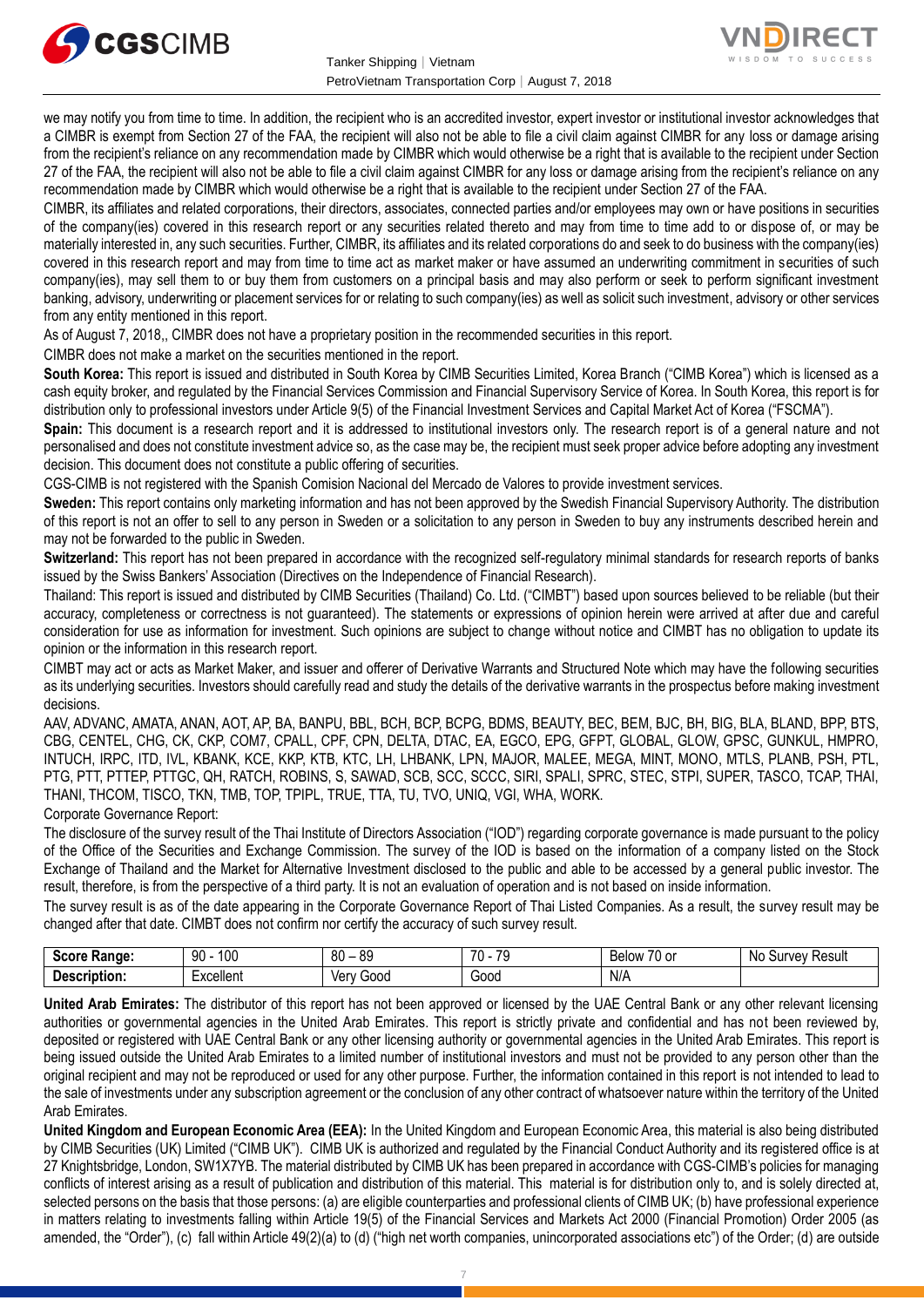



the United Kingdom subject to relevant regulation in each jurisdiction, material(all such persons together being referred to as "relevant persons"). This material is directed only at relevant persons and must not be acted on or relied on by persons who are not relevant persons. Any investment or investment activity to which this material relates is available only to relevant persons and will be engaged in only with relevant persons.

Where this material is labelled as non-independent, it does not provide an impartial or objective assessment of the subject matter and does not constitute independent "research" (cannot remove research from here under the applicable rules of the Financial Conduct Authority in the UK. Consequently, any such non-independent material will not have been prepared in accordance with legal requirements designed to promote the independence of research (cannot remove research from here) and will not subject to any prohibition on dealing ahead of the dissemination of research. Any such non-independent material must be considered as a marketing communication.

**United States:** This research report is distributed in the United States of America by CIMB Securities (USA) Inc, a U.S. registered broker-dealer and a related company of CIMB Research Pte Ltd, PT CIMB Sekuritas Indonesia, CIMB Securities (Thailand) Co. Ltd, CIMB Securities Limited, CIMB Securities (India) Private Limited, and is distributed solely to persons who qualify as "U.S. Institutional Investors" as defined in Rule 15a-6 under the Securities and Exchange Act of 1934. This communication is only for Institutional Investors whose ordinary business activities involve investing in shares, bonds, and associated securities and/or derivative securities and who have professional experience in such investments. Any person who is not a U.S. Institutional Investor or Major Institutional Investor must not rely on this communication. The delivery of this research report to any person in the United States of America is not a recommendation to effect any transactions in the securities discussed herein, or an endorsement of any opinion expressed herein. CIMB Securities (USA) Inc, is a FINRA/SIPC member and takes responsibility for the content of this report. For further information or to place an order in any of the above-mentioned securities please contact a registered representative of CIMB Securities (USA) Inc. CIMB Securities (USA) Inc. does not make a market on other securities mentioned in the report.

CIMB Securities (USA) Inc. has not managed or co-managed a public offering of any of the securities mentioned in the past 12 months.

CIMB Securities (USA) Inc. has not received compensation for investment banking services from any of the company mentioned in the past 12 months. CIMB Securities (USA) Inc. neither expects to receive nor intends to seek compensation for investment banking services from any of the company mentioned within the next 3 months.

**Other jurisdictions:** In any other jurisdictions, except if otherwise restricted by laws or regulations, this report is only for distribution to professional, institutional or sophisticated investors as defined in the laws and regulations of such jurisdictions.